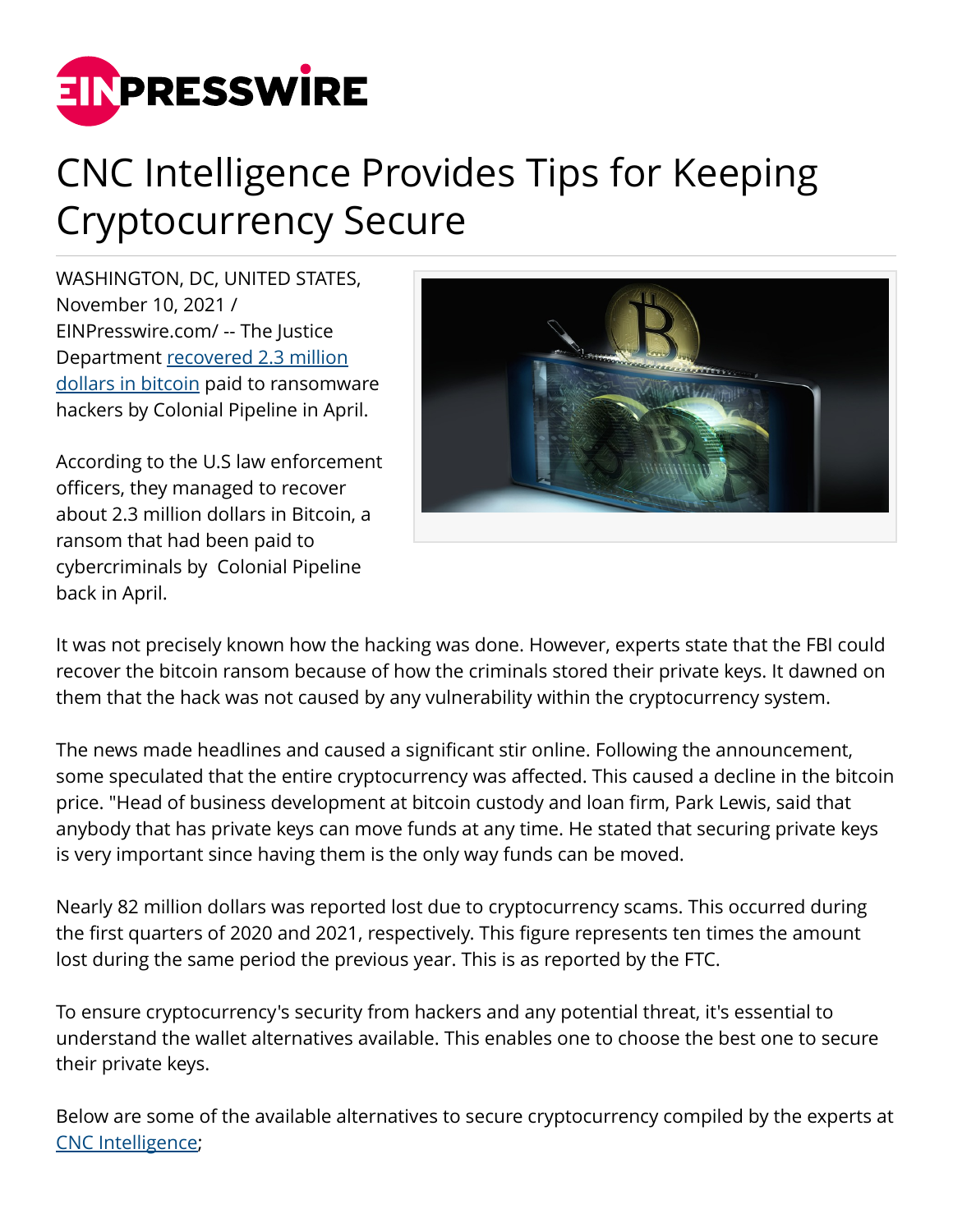## · Adopt a Hybrid Outlook for Digital Wallets

Online wallets have gained popularity, therefore, attracting hackers' attention. The majority of consumers' cryptocurrency should thus be stored in offline or physical wallets. The remaining small amount can then be stored in an online wallet. This is according to Thycotis's chief information security officer, Terence Jackson. Thycotic is a Washington D.C.-based privileged access management solutions provider. He also reiterates that the physical wallet should be kept in a secure location like a safety deposit box to ensure its security.

· Having Two Strong Passwords is Key

Avoid reusing passwords at all costs, especially considering that cryptocurrency services have become key targets for hackers. Presume that all of them will eventually experience a data breach. This is according to Greenlights president Kevin Dunne. Greenlight is an integrated risk management solutions provider located in Flemington, New Jersey.

Despite cryptocurrency being an innovative technology that is progressing quickly, tested and practical security tactics are the easiest and quickest ways to secure a wallet, says Kevin Dunne. It would also help if one creates a solid and unique password for each to limit their exposure to the risk of hackers. Having a two-factor authentication and password which is rotation enabled would also be ideal. Employing a trusted password manager can help take the guesswork away by automating this process.

· Work with Reputable Cryptocurrency Wallets, Exchanges, Brokerages, and Mobile Apps.

Investors should carefully analyze each platform's security specifications to understand how their data will be protected before choosing which platform to use. Best security practices such as requiring multifactor authentication should be incorporated in a trusted security system. Air gapped devices that are kept offline and that have SSL or TLS encryptions would be the best to use, says Austin Merrets. Austin Merrets is an intelligence analyst at Digital Shadows, a digital risk protection solutions provider in San Francisco.

It can also be safer using more than one cryptocurrency platform, provided that owners use different and complex passwords for each forum. It is vital to maintain a secure password manager to safeguard their passwords, he says.

Be Aware of How the Wallet is Used in Transactions.

According to the global vice president of New Net Technologies, Dirk Schrader, key "Cyber resilience" principles should be applied to cryptocurrency wallets. New net technologies is a cyber-security and compliance software company based in Naples, Florida. According to him, cryptocurrency is a good piece of data and code that holds a good amount of value for the